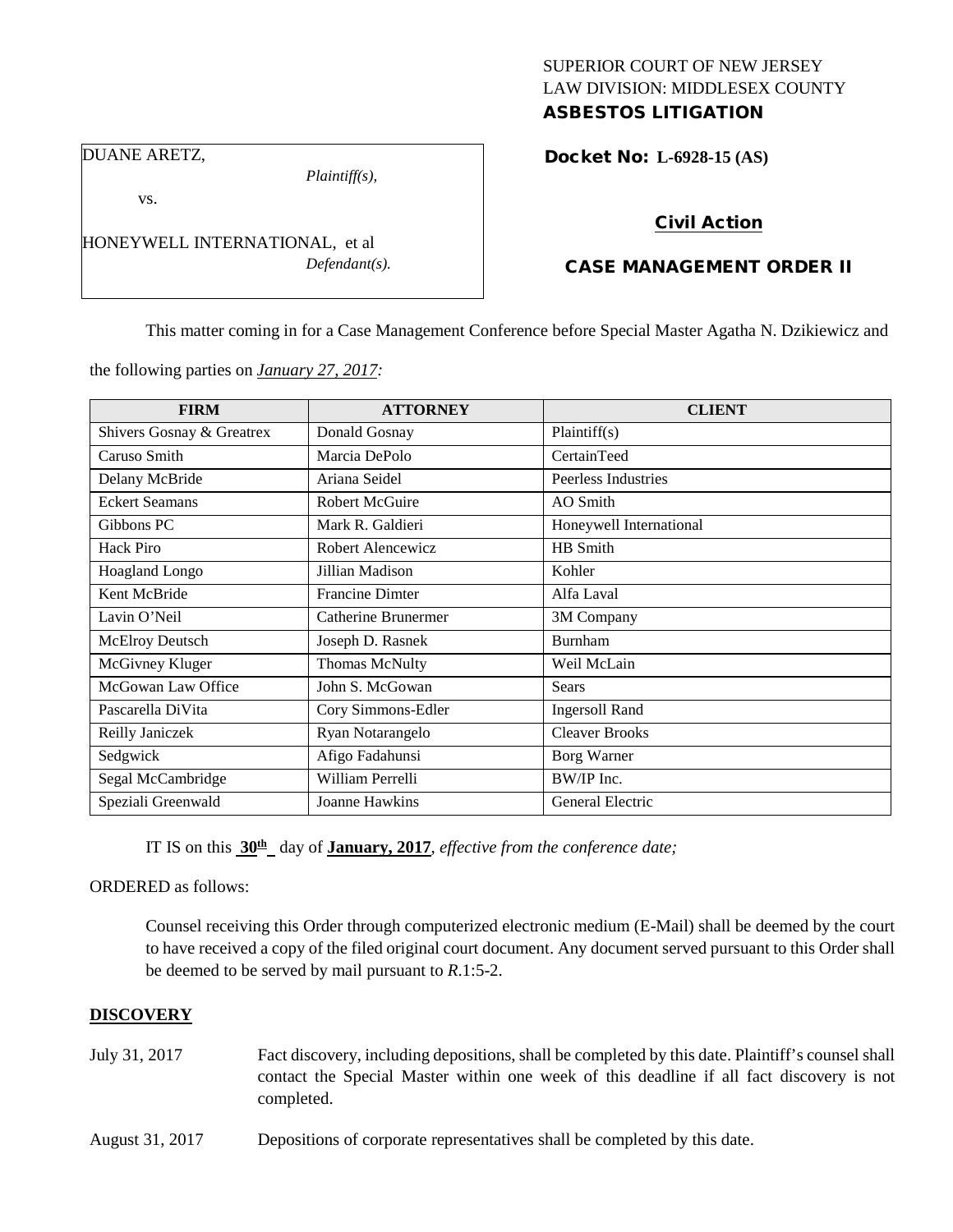# **EARLY SETTLEMENT**

September 8, 2017 Settlement demands shall be served on all counsel and the Special Master by this date.

# **SUMMARY JUDGMENT MOTION PRACTICE**

- September 15, 2017 Plaintiff's counsel shall advise, in writing, of intent not to oppose motions by this date.
- September 29, 2017 Summary judgment motions shall be filed no later than this date.
- October 27, 2017 Last return date for summary judgment motions.

#### **MEDICAL DEFENSE**

December 1, 2017 Defendants shall identify its medical experts and serve medical reports, if any, by this date. **In addition, defendants shall notify plaintiff's counsel (as well as all counsel of record) of a joinder in an expert medical defense by this date.**

## **LIABILITY EXPERT REPORTS**

- September 20, 2017 Plaintiff shall identify its liability experts and serve liability expert reports or a certified expert statement by this date or waive any opportunity to rely on liability expert testimony.
- December 1, 2017 Defendants shall identify its liability experts and serve liability expert reports, if any, by this date or waive any opportunity to rely on liability expert testimony.

#### **ECONOMIST EXPERT REPORTS**

September 20, 2017 Plaintiff shall identify its expert economists and serve expert economist report(s), if any, by this date or waive any opportunity to rely on economic expert testimony.

December 1, 2017 Defendants shall identify its expert economists and serve expert economist report(s), if any, by this date or waive any opportunity to rely on economic expert testimony.

## **EXPERT DEPOSITIONS**

December 22, 2017 Expert depositions shall be completed by this date. To the extent that plaintiff and defendant generic experts have been deposed before, the parties seeking that deposition in this case must file an application before the Special Master and demonstrate the necessity for that deposition. To the extent possible, documents requested in a deposition notice directed to an expert shall be produced three days in advance of the expert deposition. The expert shall not be required to produce documents that are readily accessible in the public domain.

## **PRE-TRIAL AND TRIAL**

- February 22, 2017 The settlement conference previously scheduled on this date is **cancelled**.
- December 19, 2017 @ 1:30pm Settlement conference. All defense counsel shall appear with authority to negotiate settlement and have a representative authorized to negotiate settlement available by phone. Any request to be excused from the settlement conference shall be made to the Special Master no later than 4:00pm of the day prior to the conference.

\_\_\_\_\_\_\_\_\_\_\_\_\_\_\_\_\_\_\_\_\_\_\_\_\_\_\_\_\_\_\_\_\_\_\_\_\_\_\_\_\_\_\_\_\_\_\_\_\_\_\_\_\_\_\_\_\_\_\_\_\_\_\_\_\_\_\_\_\_\_\_\_\_\_\_\_\_\_\_\_\_\_\_\_\_\_\_\_\_\_\_\_\_\_\_\_\_\_\_\_\_\_\_\_\_\_\_\_\_\_